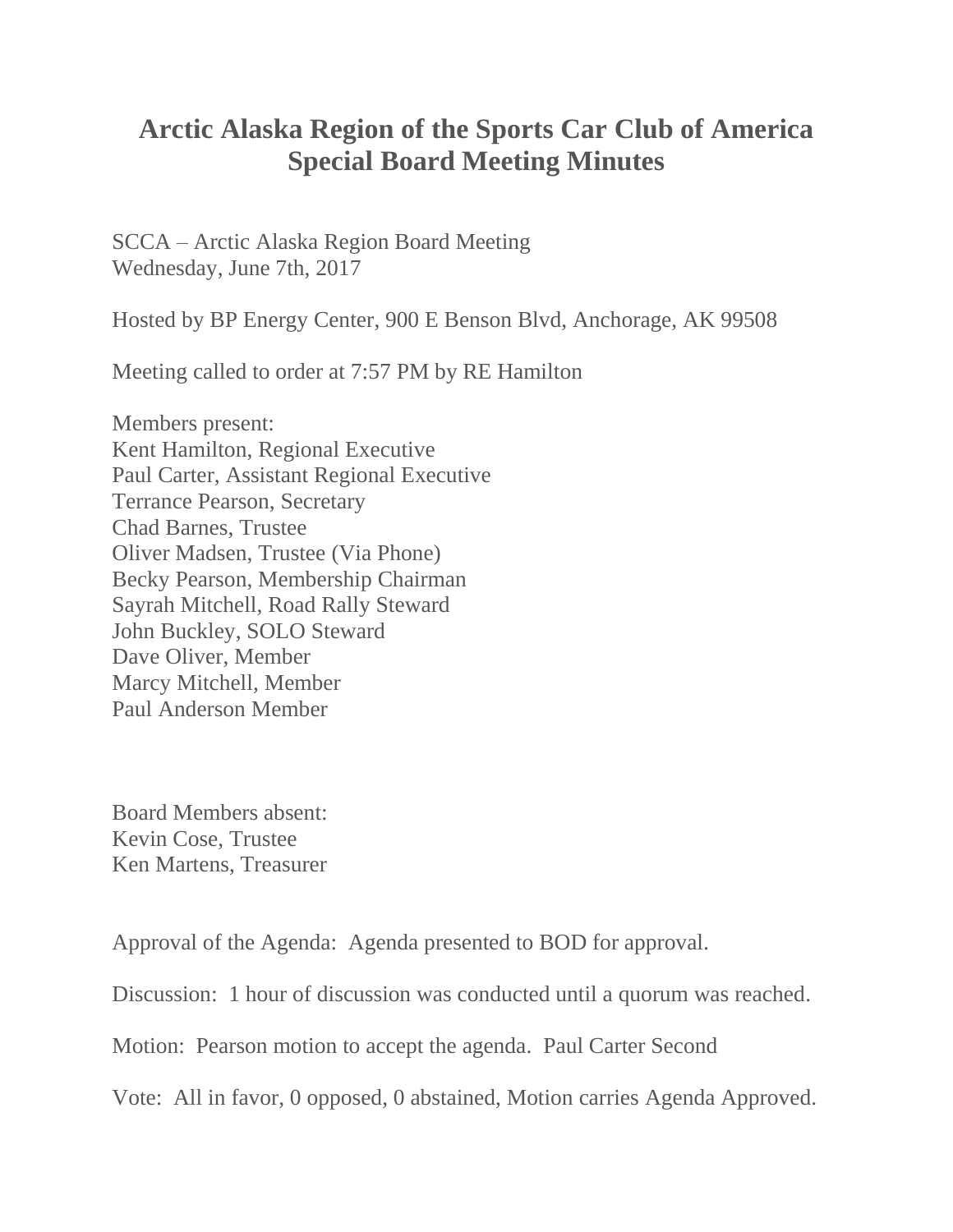Approval of Minutes: Minutes of Board Meeting 3 May presented for approval.

Discussion: There were comments by Tom Lewis that needed to be incorporated. Terrance couldn't find the comments to incorporate at that time 5 July meeting.

Motion: No motion was made. RE Hamilton tabled the minutes approval.

Treasurers Report: No treasurer present

Discussion: Treasurers report tabled till next meeting.

Program Reports:

Membership Steward Report: As of 7 June, the Club had 73 members 11 expired. Becky stated that she would email expired members. TITS went well. No new members. Gave out door prizes. Kent said email winners to set up discount code. Becky said worth doing again.

SOLO Steward Report: Gearing up for Fairbanks. Should be picking up timing and scoring from Kevin to be carried North by Terrance. Next is to start planning for Houston on 8-9 July. John wanted to get Houston on MSR next week. Kent said once Houston was done we could get all the remaining events also up on MSR.

Rally Cross Steward Report: No report.

Road Rally Steward Report: We had a Road Rally. We had four cars. We made \$80 bucks. Spent \$20 bucks. Made \$60 bucks. It was really good. Ended at tune in the spring. It was really cool. Next one is going to be around the Houston Event. Next one up North around second autocross.

RE Report: Nothing to report.

Old Business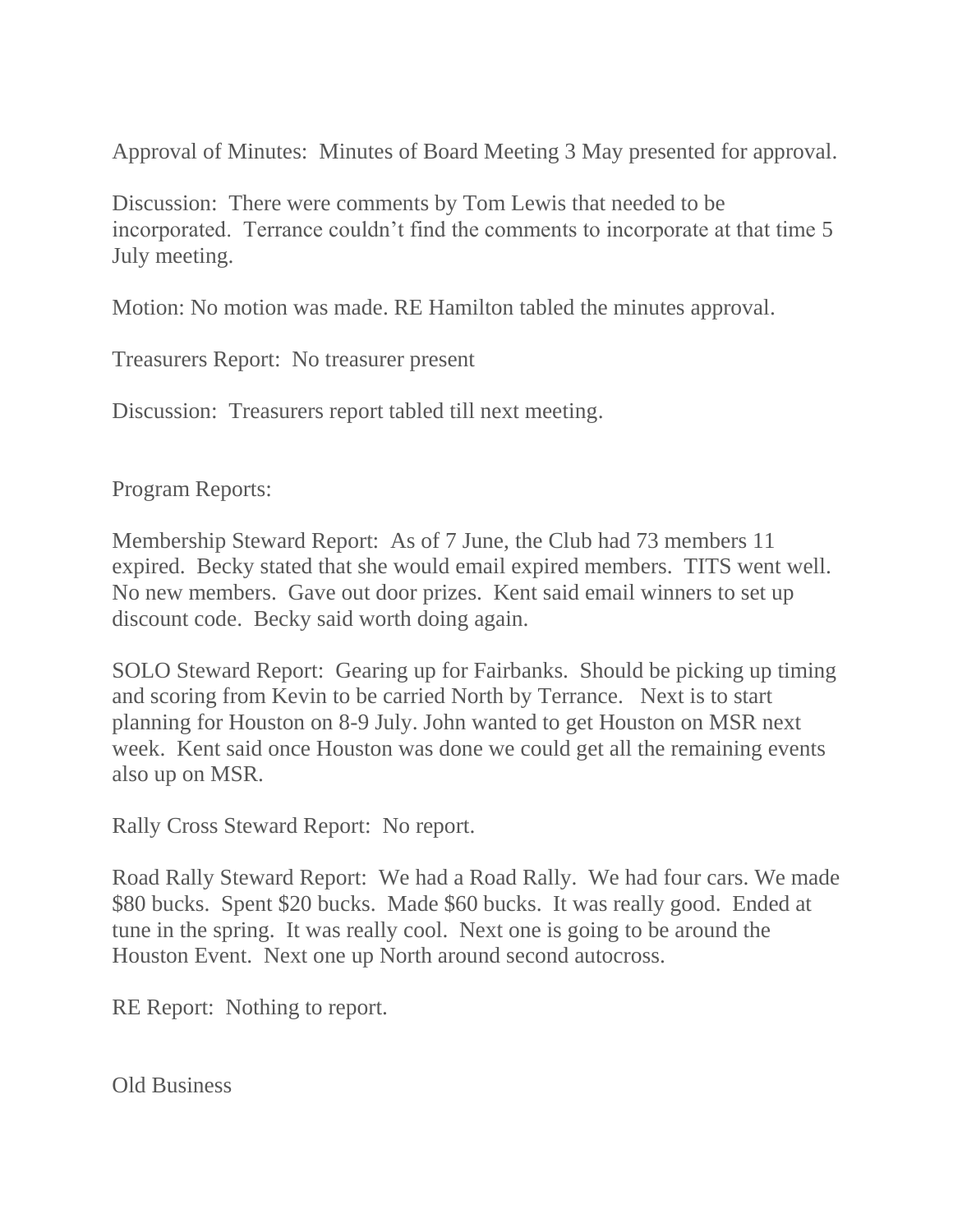Bylaws: Paul Carter stated now that TANAX was complete he can finish up the bylaws and get them sent to Nationals. Sayrah asked "When will they be mailed to the people"? Paul responded probably by the end of the week June 10th. Sayrah asked if we can ask Nationals to expedite their review. Kent stated Paul will get him the By-Laws by the end of the week, then he would get them to Rick Meyers at the National Office for review. We will get them out for the membership for review. Pearson asked why we have to send out the bylaws for review. Pearson recommended changing the P&P to allow by-laws to be send out P&P. Pearson stated that we need to have everything ready to move forward to membership immediately. Paul stated that there will be no more input. We would have discussion and answer questions, but no changes will be made. It will be an up or down vote.

Motion: Pearson made a motion that the BOD review the P&P electronically and that changes be made that allow electronic distribution of the proposed bylaws and that it be done in the next week and a half. Barnes seconded the motion.

Vote: No opposition. All in favor no opposition.

Social Media: Sayrah brought up the old business of social media and the fact that Tom doesn't have full admin rights on some Facebook media. He only has read and write privileges. Sayrah recommended that the Board make our Social Media Steward have all rights to Arctic Alaska SCCA branded media giving full discretion on adding, deleting, posting and granting rights to post on any media. Specifically, Tom does not have sole admin rights on several social media outlets. It was noted that some members are making changes and adding content in an official matter without the BOD or the Media Steward being aware of. Tom is only an editor of the SCCA Facebook page. No action taken.

New Business

Election Nominating committee: Need to complete bylaws. No action taken

National Convention incentive: National office has a code if we register two members we get one entry free. Pearson recommended that BOD and Stewards